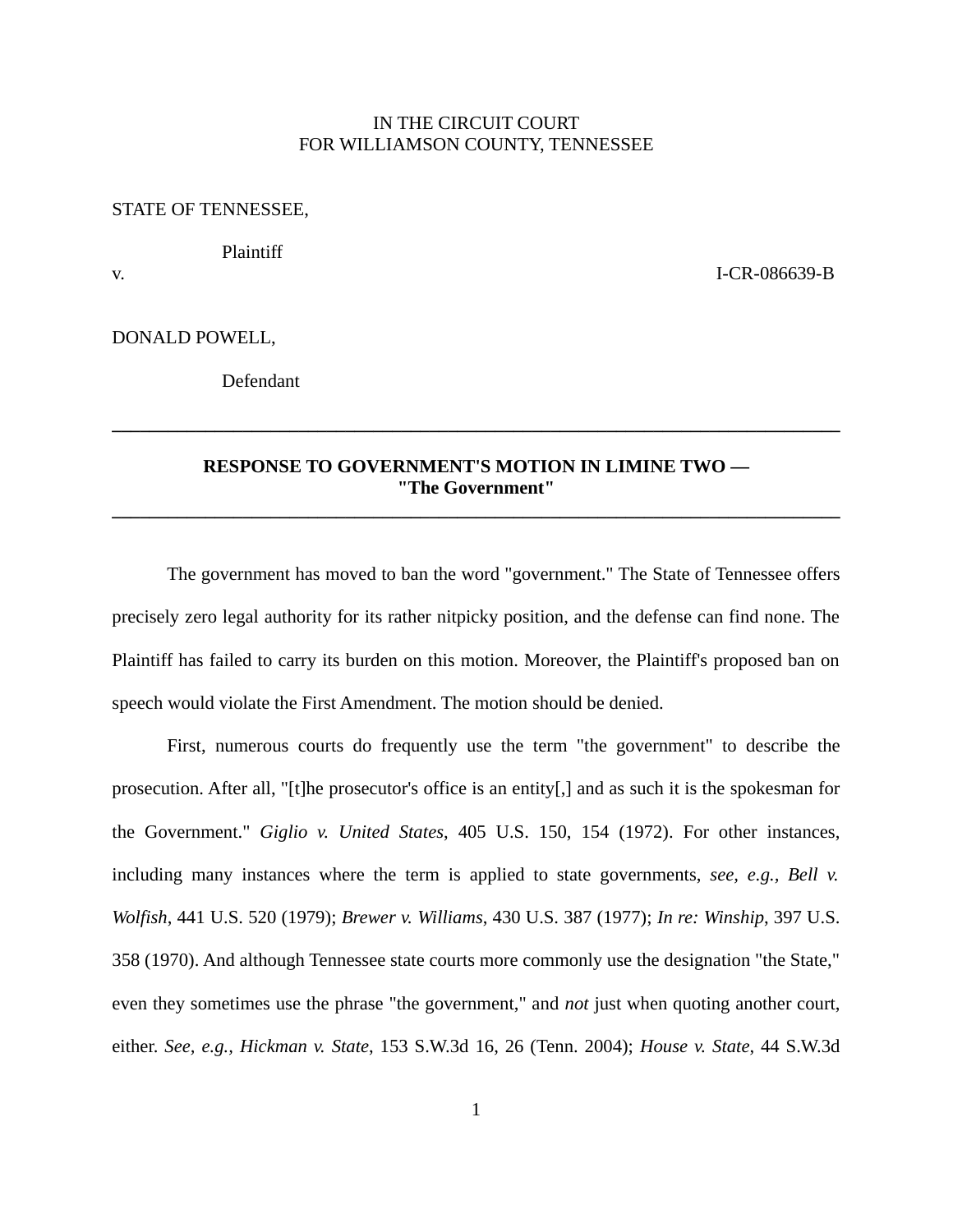508, 512, 513 (Tenn. 2001). *State v. Caughron*, 855 S.W.2d 526, 545-46 (Tenn. 1993); *State v. Turnbill*, 640 S.W.2d 40, 43 (Tenn. Crim. App. 1982); *see also* Tenn. R. Crim. P. 16(a)(1)(F)(ii). Overall, it thus seems doubtful that all these judges are trying to demean prosecutors.

In any event, such a ban on terminology would violate the First Amendment. In *Gentile v. State Bar of Nevada*, a divided Supreme Court noted (in various split opinions) that the First Amendment *does* protect a lawyer working on a criminal case. 501 U.S. 1030 (1991) (Reversing disciplinary sanction against lawyer who held a press conference). However, the court could not fully agree on to what extent. But even when a court may regulate speech, this fact alone "does not mean . . . that lawyers forfeit the First Amendment rights, only that a less demanding standard applies," compared, e.g., to regulations affecting the press. *Id.* at 1082 (O'Connor, concurring). In *Gentile*, the court upheld a restriction on speech posing a "substantial likelihood of materially prejudicing an adjudicative proceeding." *See id.* at 1033. In the case *sub judice*, the proposed word ban would not even come close to meeting this standard. Nor does it basically serve any legitimate governmental purpose. Therefore, the ban violates the First Amendment.

Should this Court *disagree*, and feel inclined to let the parties basically *pick* their own designations and ban words, then the defense has a few additional suggestions for amending the speech code. First, the Defendant no longer wants to be called "the Defendant." This rather archaic term of art, obviously has a fairly negative connotation. It unfairly demeans, and dehumanizes Mr. Donald Powell. The word "defendant" should be banned. At trial, Mr. Powell hereby demands be addressed only by his full name, preceded by the title "Mister." Alternatively, he may be called simply "the Citizen Accused." This latter title sounds more respectable than the criminal "Defendant." The designation "That innocent man" would also be acceptable.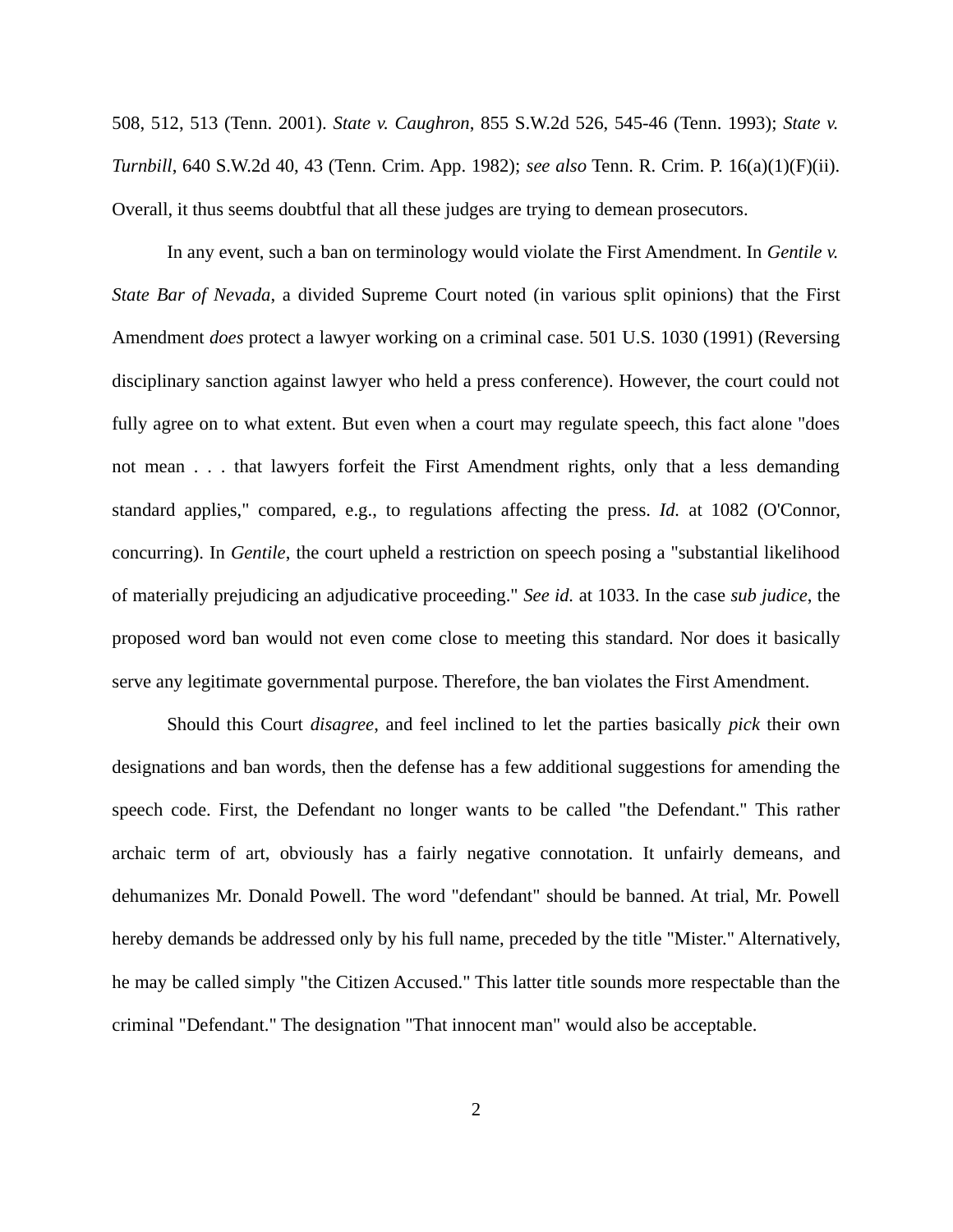Moreover, defense counsel does not wish to be referred to as a "lawyer," or a "defense attorney." Those terms are substantially more prejudicial than probative. *See* Tenn. R. Evid. 403. Rather, counsel for the Citizen Accused should be referred to primarily as the "Defender of the Innocent." This title seems particularly appropriate, because every Citizen Accused is presumed innocent. Alternatively, counsel would also accept the designation "Guardian of the Realm." Further, the Citizen Accused humbly requests an appropriate military title for his own representative, to match that of the opposing counsel. Whenever addressed by name, the name "*Captain* Justice" will be appropriate. While less impressive than "General," still, the more humble term seems suitable. After all, the Captain represents only a Citizen Accused, whereas the General represents an entire State.

Along these same lines, even the term "defense" does not sound very likeable. The whole idea of being *defensive*, comes across to most people as suspicious. So to prevent the jury from being unfairly misled by this ancient English terminology, the opposition to the Plaintiff hereby names itself "the Resistance." Obviously, this terminology need only extend throughout the duration of the trial — not to any pre-trial motions. During its heroic struggle against the State, the Resistance goes on the attack, not just the defense.

WHEREFORE, Captain Justice, Guardian of the Realm and Leader of the Resistance, primarily asks that the Court deny the State's motion, as lacking legal basis. Alternatively, the Citizen Accused moves for an order in limine modifying the speech code as aforementioned, and requiring any other euphemisms and feel-good terms as the Court finds appropriate.